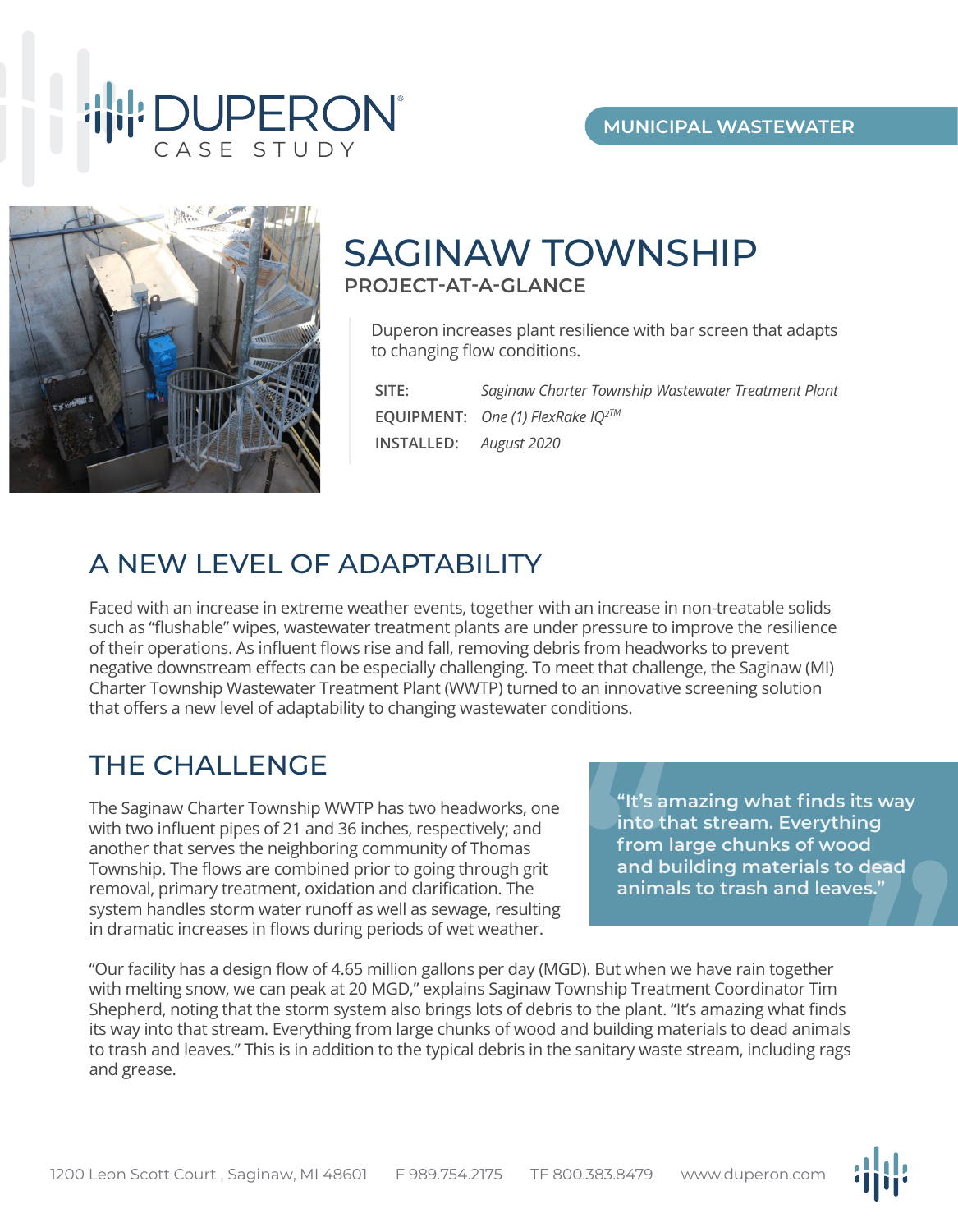# **THE DUPERON**

# THE SOLUTION

To handle debris removal, the plant installed a Duperon FlexRake bar screen in 2002 with ½-inch openings at the headworks serving Thomas Township. In 2004, a 1-inch FlexRake was installed at the main headworks. This unit replaced an aging screen that required staff to manually rake debris off it three times a day. In 2008, a second FlexRake was added to each headworks to provide screening redundancy.

In 2020, the Saginaw Charter Township WWTP was offered the opportunity to acquire an upgrade: a Duperon FlexRake IQ<sup>2™</sup> that had been used for a pilot program in a nearby city. It features a new design that can adapt to ever changing flow conditions.

Under normal operation, the unit has a ¼-inch openings for increased debris removal. During periods of high flow, the unit automatically adapts to the increased screen removal requirements by increasing the speed of the raking system first. If speed alone does not satisfy the high flow conditions, the screen has the ability to then change the size of the openings to ¾-inch, handling up to 40% more flow. This increases hydraulic capacity during peak events to avoid bypassing the screens that would conventionally allow unscreened debris downstream, creating maintenance headaches within the plant.

The FlexRake IQ $^{2}$ ™ was installed at the main headworks in 2020, replacing the 1-inch FlexRake installed in 2004. Use of the new bar screen is alternated with the previously installed bar screen to keep both active. "But mostly we try to run the fine screen," Shepherd notes.

**"It was amazing how much more solids and grit it removed, which really helps out with**  e a transfer that the which the very that the series of the series of the series of the series of the series of the series of the series of the series of the series of the series of the series of the series of the series o **e** "It was amazing how much<br>more solids and grit it removed,<br>which really helps out with<br>everything downstream."

## THE RESULTS

Once the FlexRake IQ2™ was in operation, it didn't take long for plant operators to see the impact.

"It was amazing how much more solids and grit it removed, which really helps out with everything downstream," Shepherd says, noting that a fine grit accumulates in the rags and other debris and this is removed effectively by the FlexRake IQ<sup>2™</sup>. "This has really reduced the stress on the plant's grit system."

Shepherd notes that the screen has removed roughly three times the amount of debris before it gets to the grit system. "Previously, we had to empty the grit dumpster three times a week. With the new screen, we empty it just once a week." Removing this abrasive grit early in the process reduces wear and tear on pumps and avoids other downstream headaches, such as grit collecting in the digesters, which can reduce their capacity, Shepherd notes.

The higher level of effective debris removal—including both large objects and smaller debris, such as leaves—does require more frequent emptying of the collection box at the headworks. But Shepherd says this is a worthwhile trade-off, given the dramatic reduction in downstream debris.